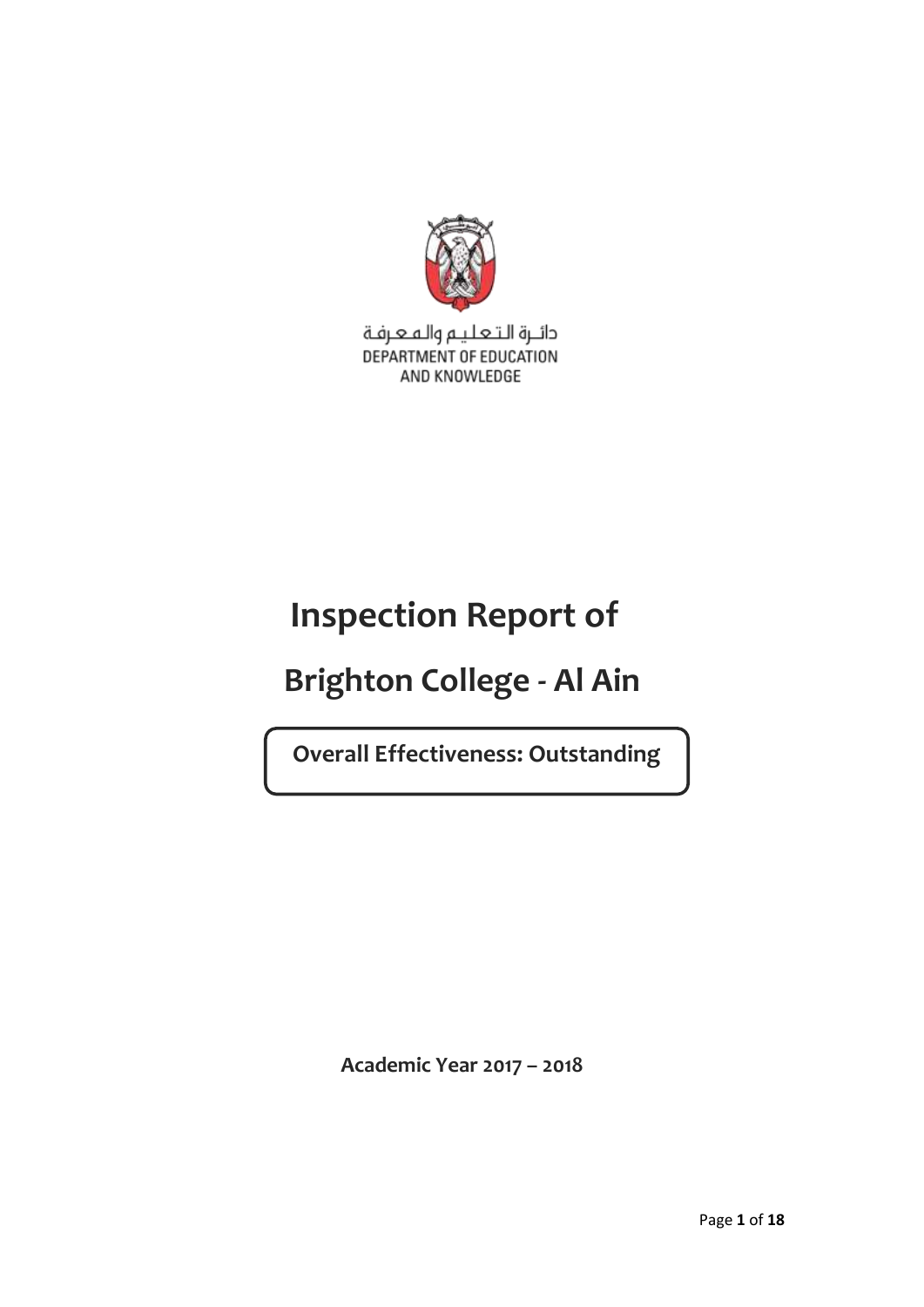

# **Contents**

| Performance Standard 2: Students' personal and social development, and their      |
|-----------------------------------------------------------------------------------|
|                                                                                   |
|                                                                                   |
| Performance Standard 5: The protection, care, guidance and support of students 16 |
|                                                                                   |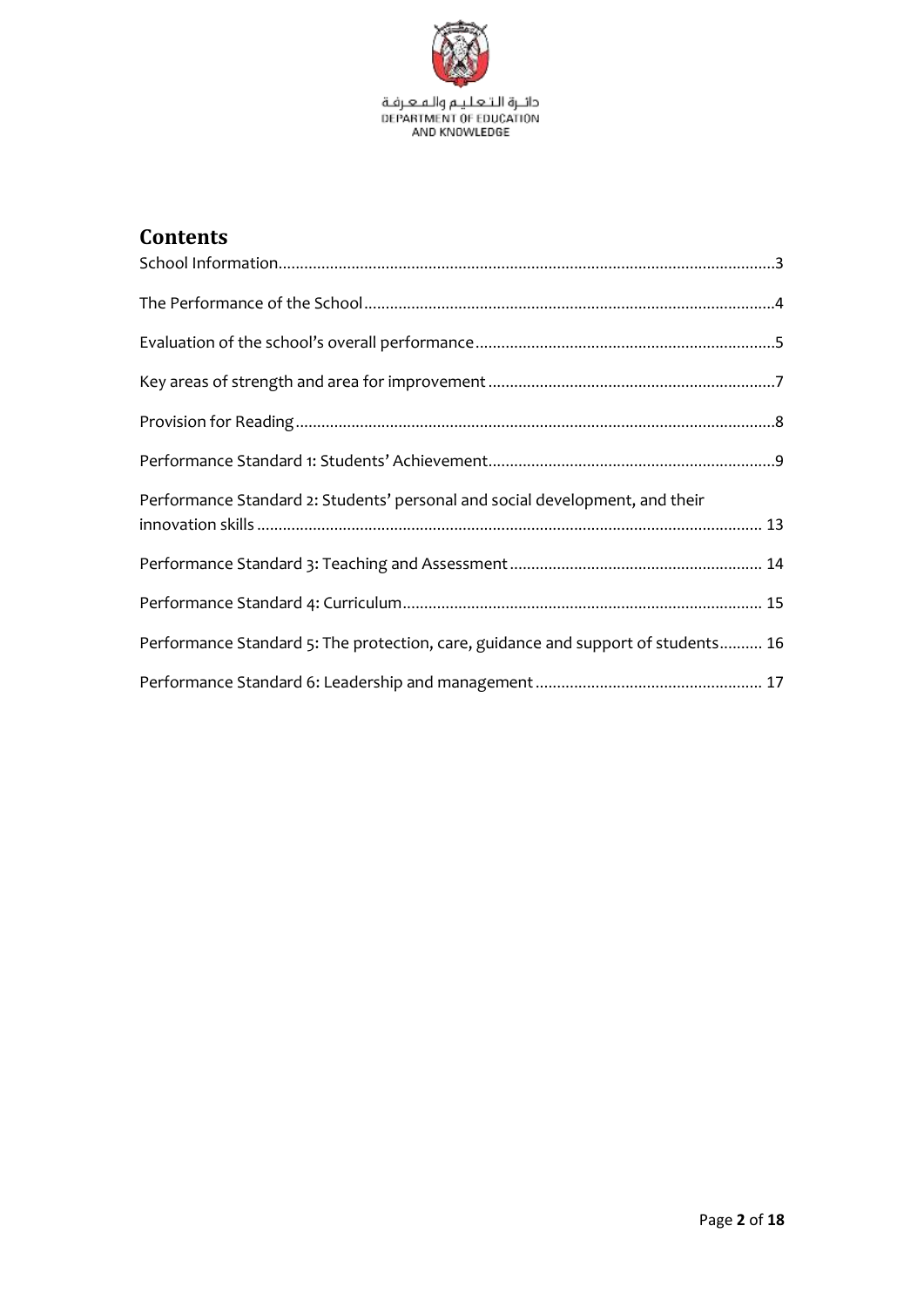

# **School Information**

|                            | Inspection                          | from | 24 Jumada Al-<br>Akhirah, 1439h                 |                                 | to        | 27 Jumada Al-<br>Akhirah, 1439h |
|----------------------------|-------------------------------------|------|-------------------------------------------------|---------------------------------|-----------|---------------------------------|
|                            | date:                               | from | 12-Mar-18                                       |                                 | to        | 15-Mar-18                       |
|                            | School name                         |      |                                                 | Brighton College Al Ain         |           |                                 |
| <b>General Information</b> | School ID                           |      |                                                 | 9234                            |           |                                 |
|                            | School address                      |      |                                                 | Zakher Truck Road<br>Al Ain     |           |                                 |
|                            | School telephone                    |      |                                                 | +971 (0)3 713 3999              |           |                                 |
|                            | School official email               |      |                                                 | bloom.gardens@adec.ac.ae        |           |                                 |
|                            | School website                      |      |                                                 | ---                             |           |                                 |
|                            | School curriculum                   |      |                                                 |                                 |           | English National Curriculum     |
|                            | School phases                       |      |                                                 | Foundation Phase to High School |           |                                 |
|                            | Fee range and category              |      |                                                 | AED 49,900 -79,000, very high   |           |                                 |
|                            | Number of lessons observed          |      | 98                                              |                                 |           |                                 |
|                            | Number of joint lessons<br>observed |      |                                                 | 12                              |           |                                 |
|                            | Total number of teachers            |      |                                                 | 105                             |           |                                 |
|                            | Turnover rate                       |      |                                                 | 19%                             |           |                                 |
| <b>Staff Information</b>   | Number of teaching assistants       |      |                                                 | 31                              |           |                                 |
|                            | Teacher- student ratio              |      |                                                 | 1:8                             |           |                                 |
|                            | Total number of students            |      |                                                 | 889                             |           |                                 |
|                            | % of Emirati Students               |      |                                                 | 46 %                            |           |                                 |
|                            | % of Largest nationality groups     |      |                                                 | United Kingdom 21%<br>1.        |           |                                 |
| <b>Student Information</b> |                                     |      | America 7%<br>2.<br>Canada 3%<br>$\overline{3}$ |                                 |           |                                 |
|                            | % of SEN students                   |      |                                                 | 2%                              |           |                                 |
|                            | % of students per phase             |      |                                                 | KG: 27%                         |           | Middle: 22%                     |
|                            |                                     |      | Primary: 41%                                    |                                 | High: 10% |                                 |
|                            | Gender                              |      | Boys and girls                                  |                                 |           |                                 |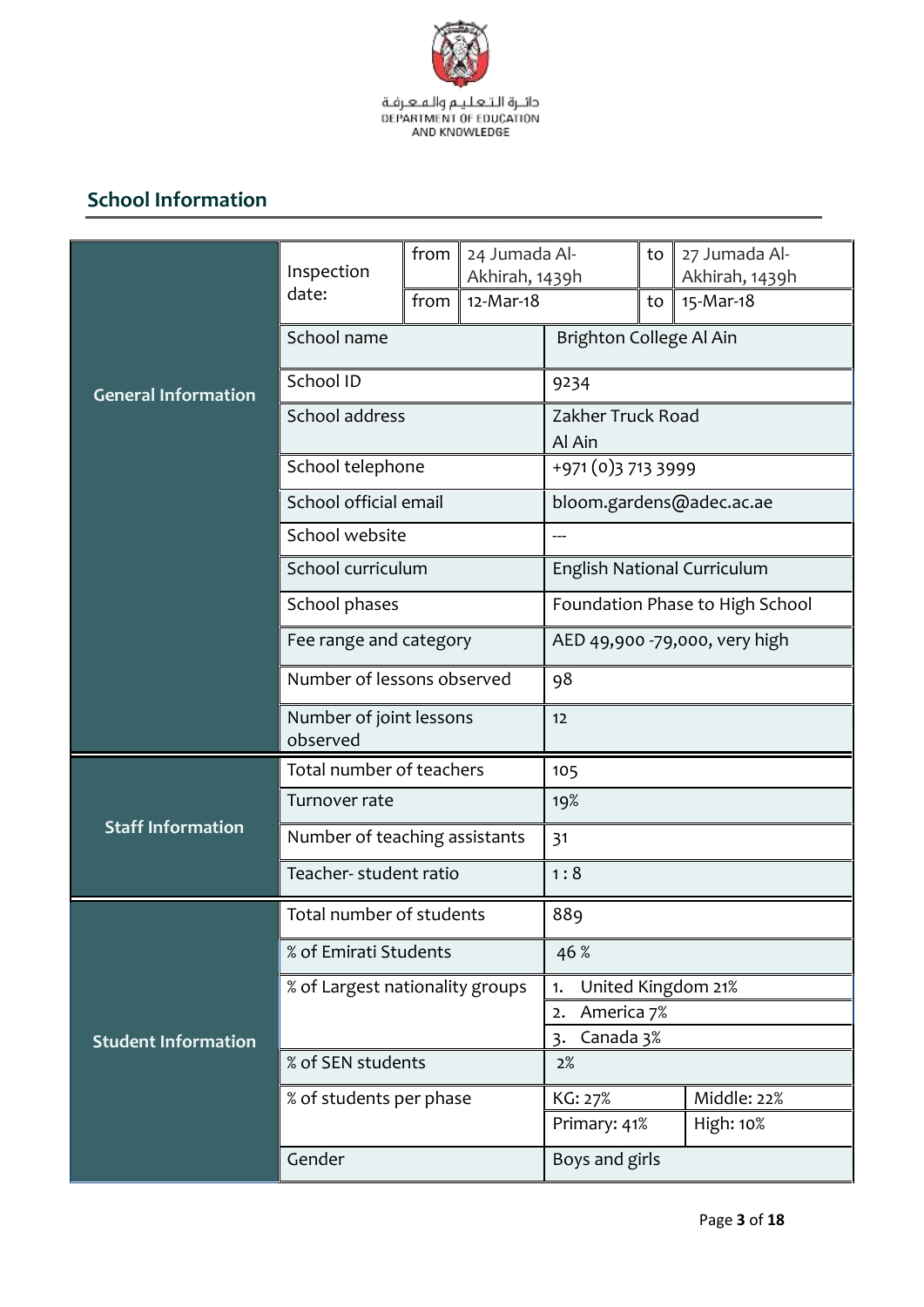

# <span id="page-3-0"></span>**The Performance of the School**

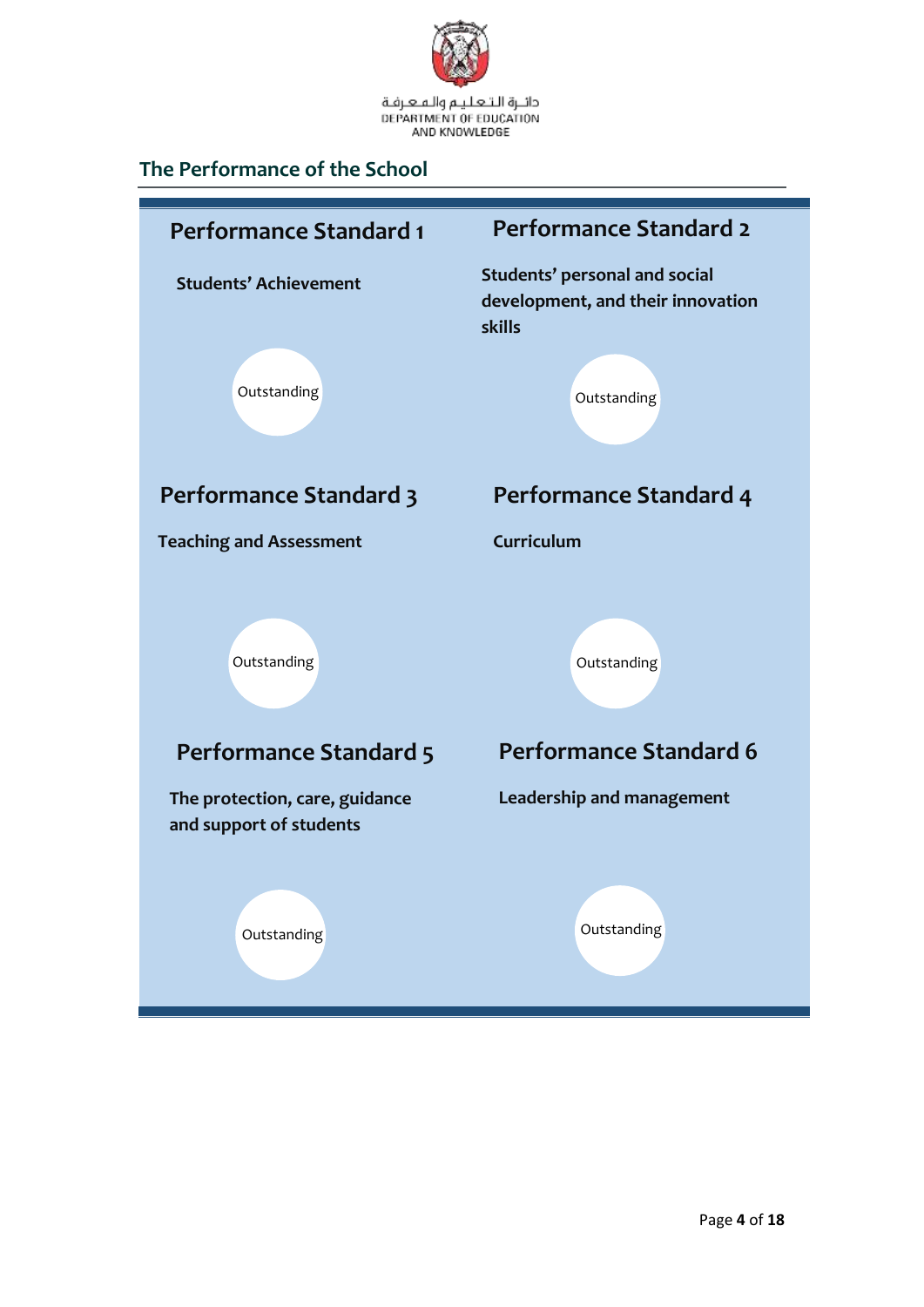

# <span id="page-4-0"></span>**Evaluation of the school's overall performance**

- The overall performance of the school is outstanding. A new Headmaster and a new Head of Senior School were appointed in August 2016. The school roll has increased considerably since the last inspection. The school now incorporates Years 12 and 13, with the current Year 13 cohort being the first to sit A-Level examinations. Over half of the children entering the foundation phase are not first language English speakers.
- Students' achievement is outstanding in English, mathematics, science, and a wide range of other subjects. Students love learning, and work together very well to develop their understanding of the world and how they can influence it. They are developing all the skills and qualities needed to play a positive part in shaping the future of the UAE.
- Students' personal and social development, and their innovation skills, are outstanding. Their leadership of initiatives which shape their own community is highly developed. They are highly innovative and imaginative and show outstanding qualities of tolerance and respect.
- The school has recruited, and developed, highly skilled teachers who inspire students to develop a love of learning. Their detailed and comprehensive planning, based on rigorous assessments ensures that they provide challenging, personalised learning experiences for students.
- The curriculum is outstanding. Its innovative design provides motivating experiences that progressively develop students' skills and qualities resulting, for example, in very impressive standards of English literacy. The curriculum is skilfully adapted to personalise student's learning to their strengths, needs and interests, and to prepare them very well for the next stages of their education.
- The protection, care, guidance and support of the students is outstanding. The comprehensive student support structures enable students to develop outstanding inter-personal skills and to achieve very high standards.
- Leadership and management are outstanding. The Headmaster and senior leaders provide inspirational leadership. A culture of continuous improvement permeates the school, and all stakeholders are dedicated to driving standards even higher so that the ambitious aspirations of the school leadership and staff can be achieved as quickly as possible.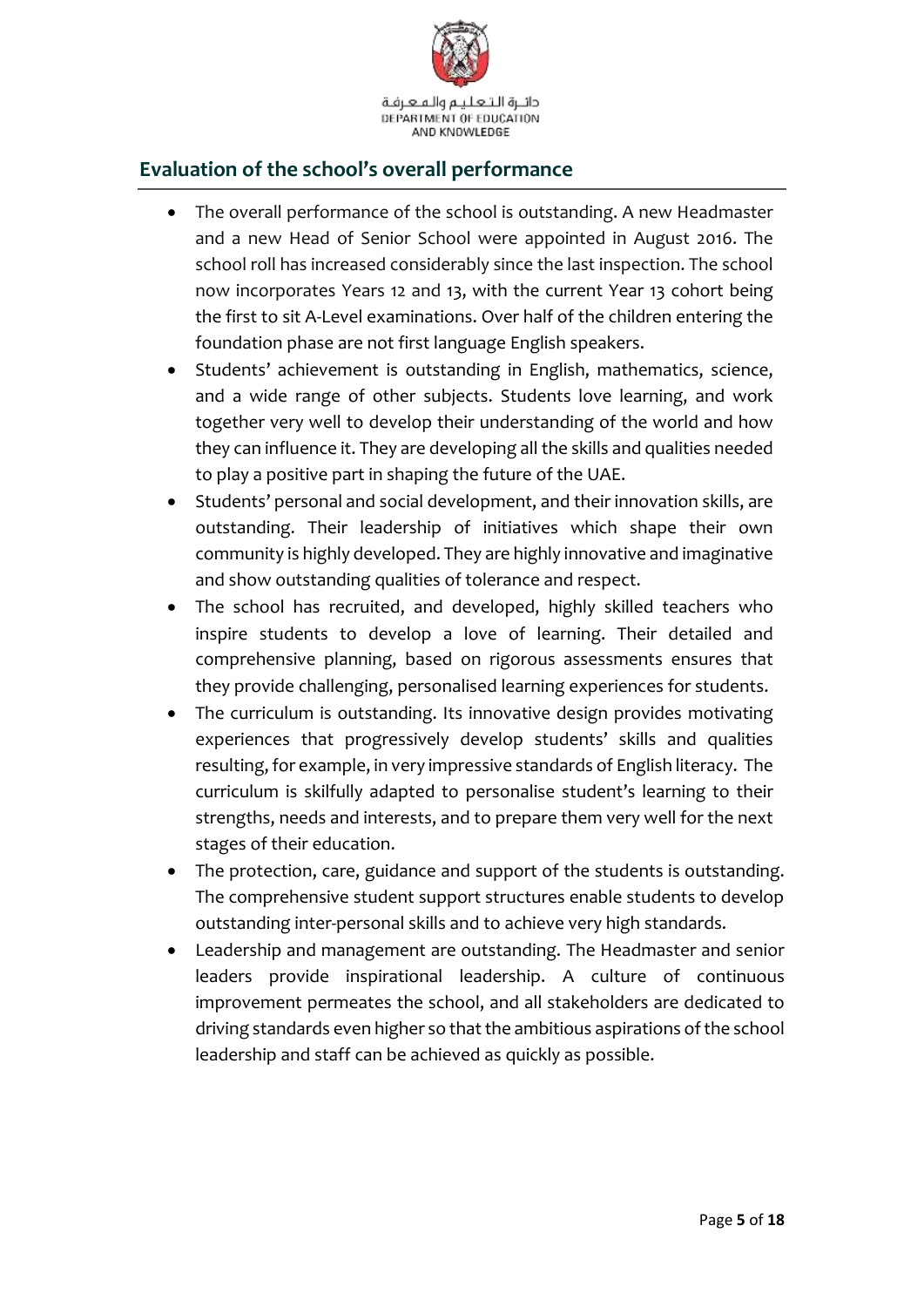

# Progress made since last inspection and capacity to improve



- The school has strengthened the effectiveness of the teaching of subjects taught in Arabic, and continues to do so. Arabic medium teachers have worked closely with colleagues across the school to develop and share their curriculum, resources and approaches. They have continued to raise students' attainment. Students' very good rates of progress, and their outstanding progress in high school, indicates that achievement in Arabic medium subjects will continue to rise.
- The Board of Governors now includes a parent representative who is accessible to parents, and effectively represents their views. Senior leaders and governors have solicited the views of parents, staff and students and are acting upon these as they continue to improve the school.
- The school has continued to develop and evolve to achieve its ambitious agenda and to accommodate the aspirations of its stakeholders. The school demonstrates outstanding capacity for continued improvement.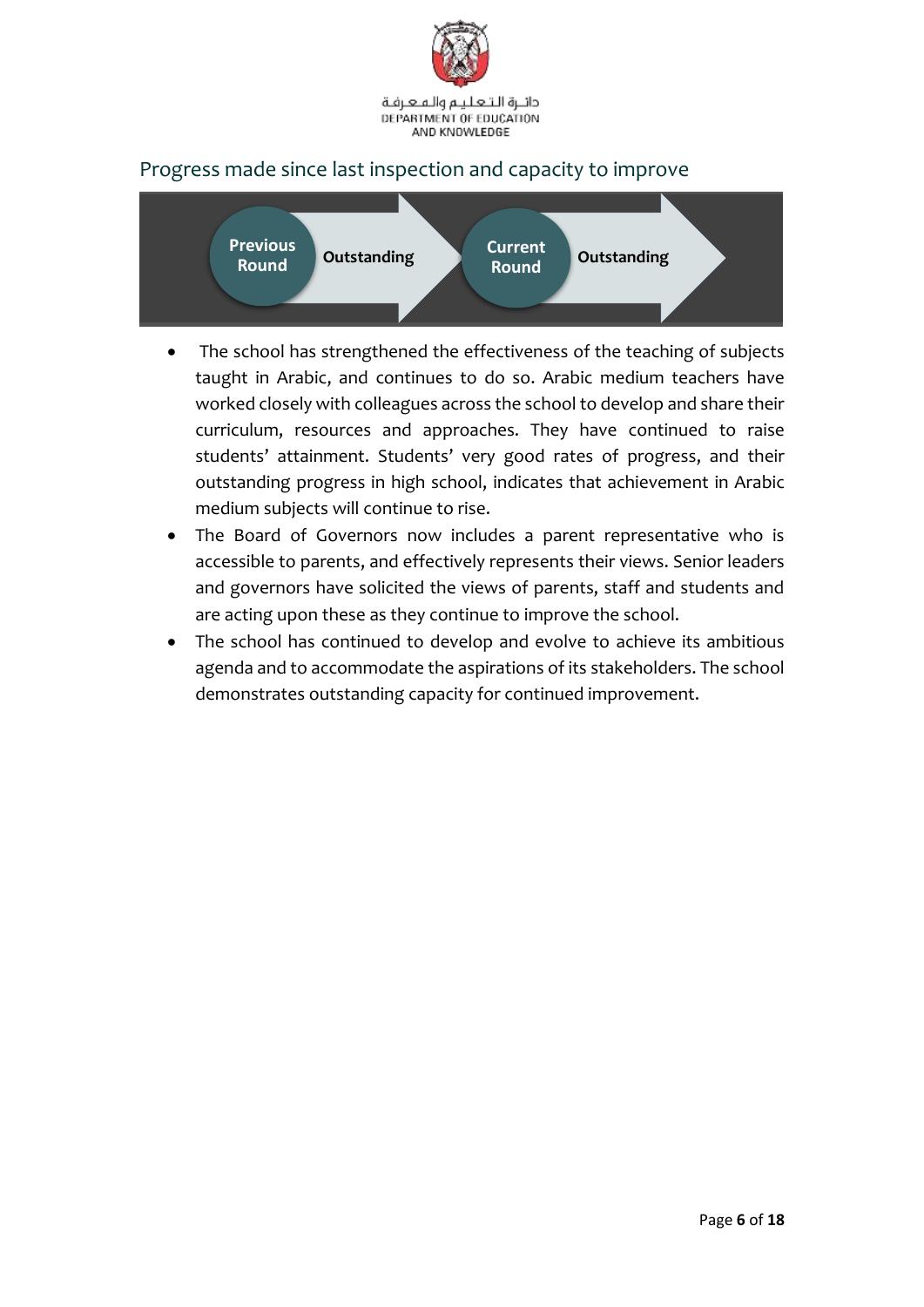

# <span id="page-6-0"></span>**Key areas of strength and areas for improvement**

# **Key areas of strength**

- 1. The quality of students' achievement and learning across most subjects and levels.
- 2. Students' love of learning, curiosity, independence and resilience.
- 3. Consistently high-quality teaching and assessment across the school.
- 4. A curriculum which expertly blends the college's international vision with the UAE national vision.
- 5. The school's core values which provide students with a harmonious, nurturing environment in which they thrive.
- 6. The inspirational leadership of the headmaster and senior leadership team that empowers all staff to innovate and deliver a world class education.

### **Key areas for improvement**

- 1. Continue to develop innovative approaches for delivering the curriculum so that the existing very high standards are raised even further.
- 2. Continue to explore opportunities for parents and students to contribute even more effectively to the future development of the school.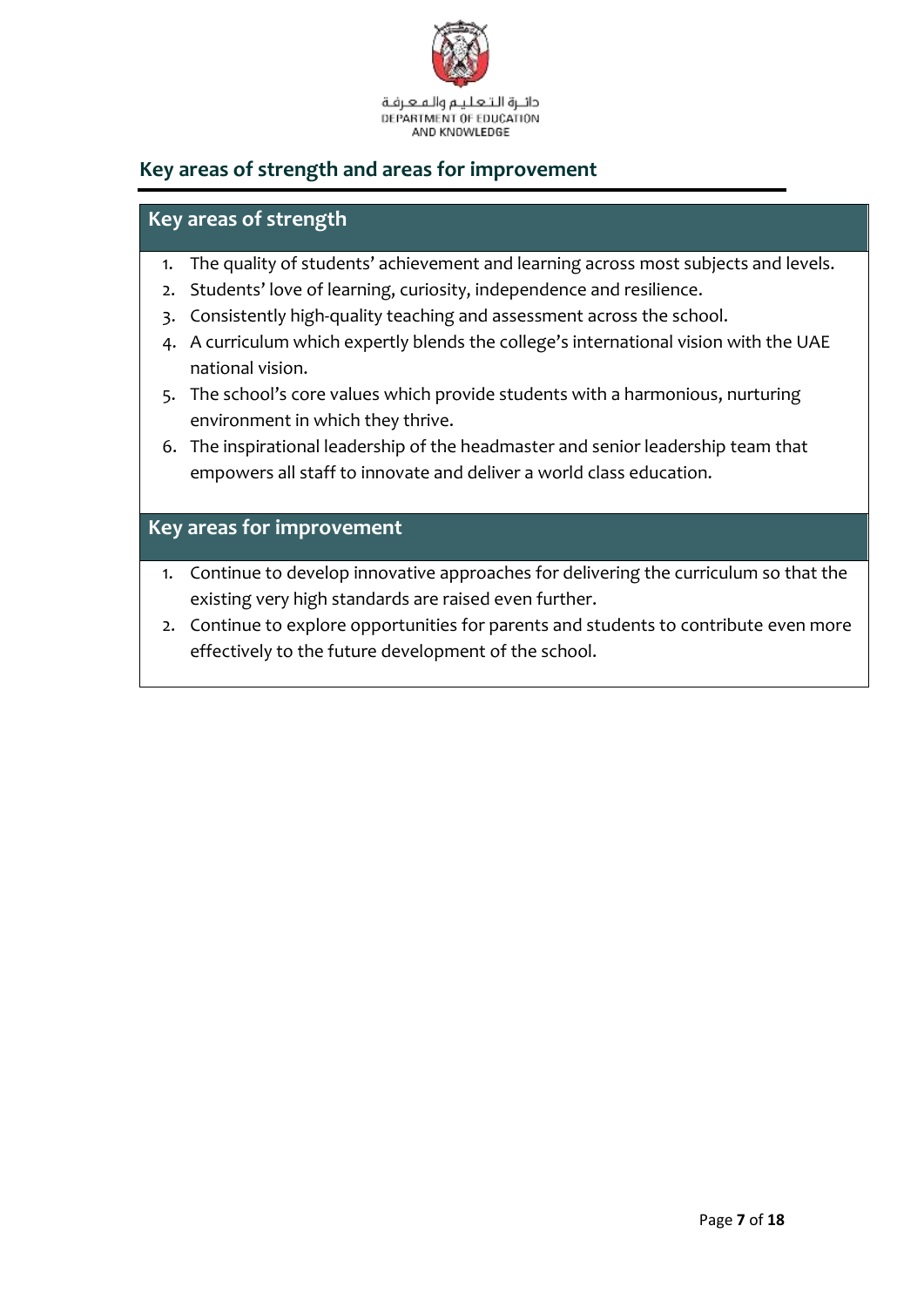

# <span id="page-7-0"></span>**Provision for Reading**

- The school recognises reading as a foundation skill for successful learning and effectively develops students' reading skills across all curriculum subjects. As a result, students read to enrich their academic development and deepen their understanding of the world around them. Staff have made a significant impact on how parents encourage and model reading for pleasure, and for information, at home.
- All teachers have been very well supported by high quality professional development to promote reading in every lesson. By the primary phase, students read fluently in both Arabic and English and extend their vocabulary by using dictionaries independently.
- Their attainment in reading for understanding in standardised tests is outstanding. By the high school phase, students use advanced critical reading skills to analyse texts and develop further their insight into topics beyond the planned scope of the lessons.
- Children in the foundation phase are supported very effectively to develop reading skills at an accelerated pace through innovative aproaches incuding the use of signs, symbols and actions. The focus on reading for pleasure and discussion about books at the primary phase is igniting a love of literature in students. By the high school phase students can, for example, demonstrate high levels of insight and sophistication in their thinking when discussing the work of Shakespeare.
- The school's libraries at each phase, and in all classrooms, provide an extensive range of texts across all genres and subjects in Arabic, English and a range of other languages. Older students are taught research techniques, and can therefore select reliable sources and cite their references clearly.
- Teachers and library staff recommend texts to individual students to expand the range and depth of their reading. They successfully engage less motivated readers using a broad range of competitions and events. Arabic Reading Week, for example provides many enjoyable activities supporting reading, writing and calligraphy.
- The school involves students in assessessing and and tracking their progress in developing critical reading skills against the UAE expected reading levels.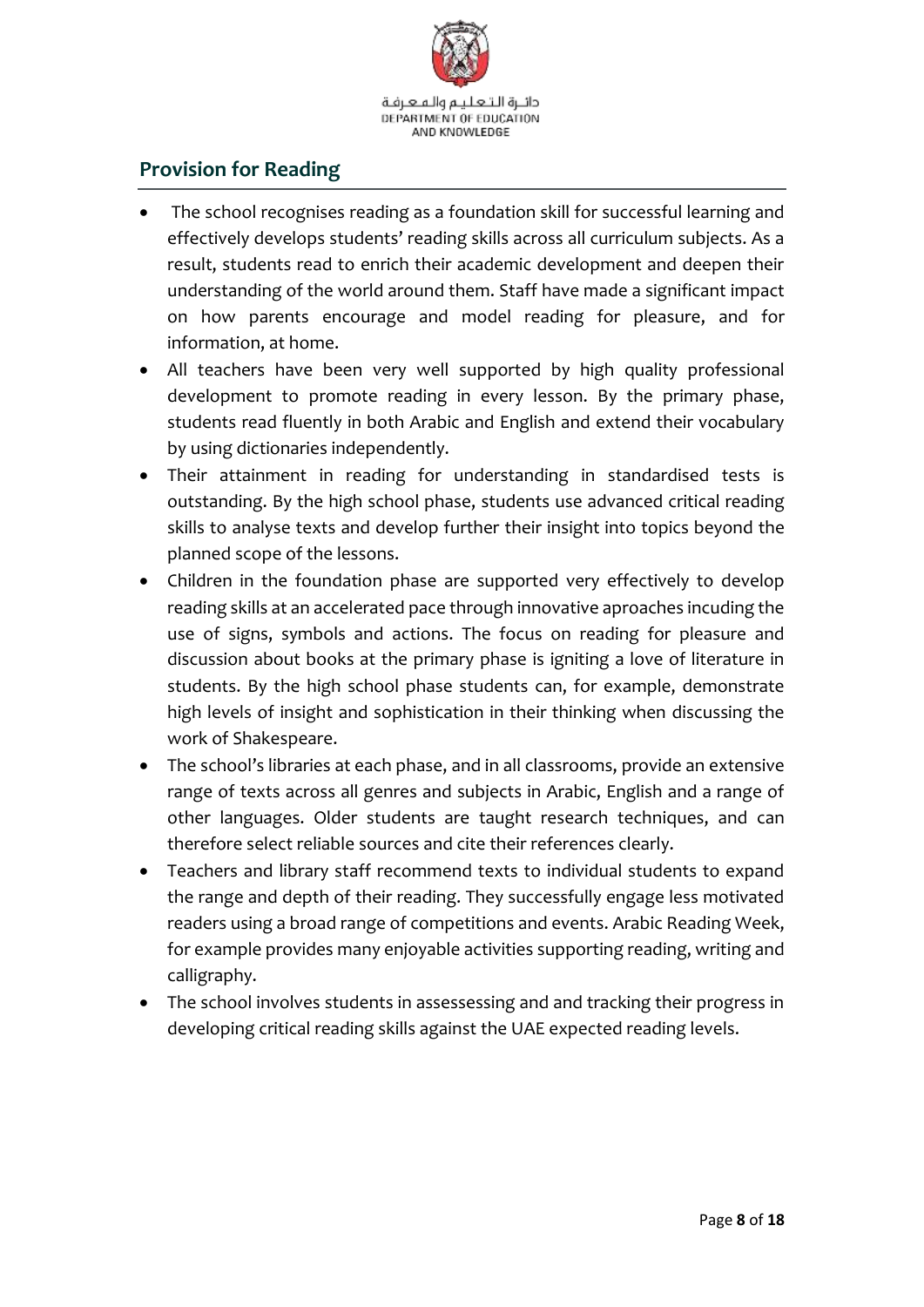

# <span id="page-8-0"></span>**Performance Standard 1: Students' Achievement**

| <b>Students' achievement Indicators</b> |                   | <b>KG</b>   | Primary     | <b>Middle</b> | <b>High</b> |
|-----------------------------------------|-------------------|-------------|-------------|---------------|-------------|
| <b>Islamic</b><br><b>Education</b>      | <b>Attainment</b> | Good        | Good        | Very Good     | Very Good   |
|                                         | Progress          | Very Good   | Very Good   | Very Good     | Outstanding |
| <b>Arabic</b>                           | <b>Attainment</b> | Very Good   | Very Good   | Very Good     | Very Good   |
| (as a First<br>Language)                | Progress          | Very Good   | Very Good   | Very Good     | Outstanding |
| <b>Arabic</b>                           | <b>Attainment</b> | N/A         | Good        | Good          | Good        |
| (as additional<br>Language)             | Progress          | N/A         | Very Good   | Very Good     | Very Good   |
|                                         | <b>Attainment</b> | N/A         | Very Good   | Very Good     | N/A         |
| <b>Social Studies</b>                   | Progress          | N/A         | Very Good   | Very Good     | N/A         |
| English                                 | <b>Attainment</b> | Outstanding | Outstanding | Outstanding   | Outstanding |
|                                         | Progress          | Outstanding | Outstanding | Outstanding   | Outstanding |
| <b>Attainment</b>                       |                   | Outstanding | Outstanding | Outstanding   | Outstanding |
| <b>Mathematics</b>                      | Progress          | Outstanding | Outstanding | Outstanding   | Outstanding |
| <b>Science</b>                          | <b>Attainment</b> | Outstanding | Outstanding | Very Good     | Outstanding |
|                                         | Progress          | Outstanding | Outstanding | Very Good     | Outstanding |
| Other subjects                          | <b>Attainment</b> | Outstanding | Outstanding | Outstanding   | Outstanding |
| (Art, Music, PE)                        | <b>Progress</b>   | Outstanding | Outstanding | Outstanding   | Outstanding |
| <b>Learning Skills</b>                  |                   | Outstanding | Outstanding | Outstanding   | Outstanding |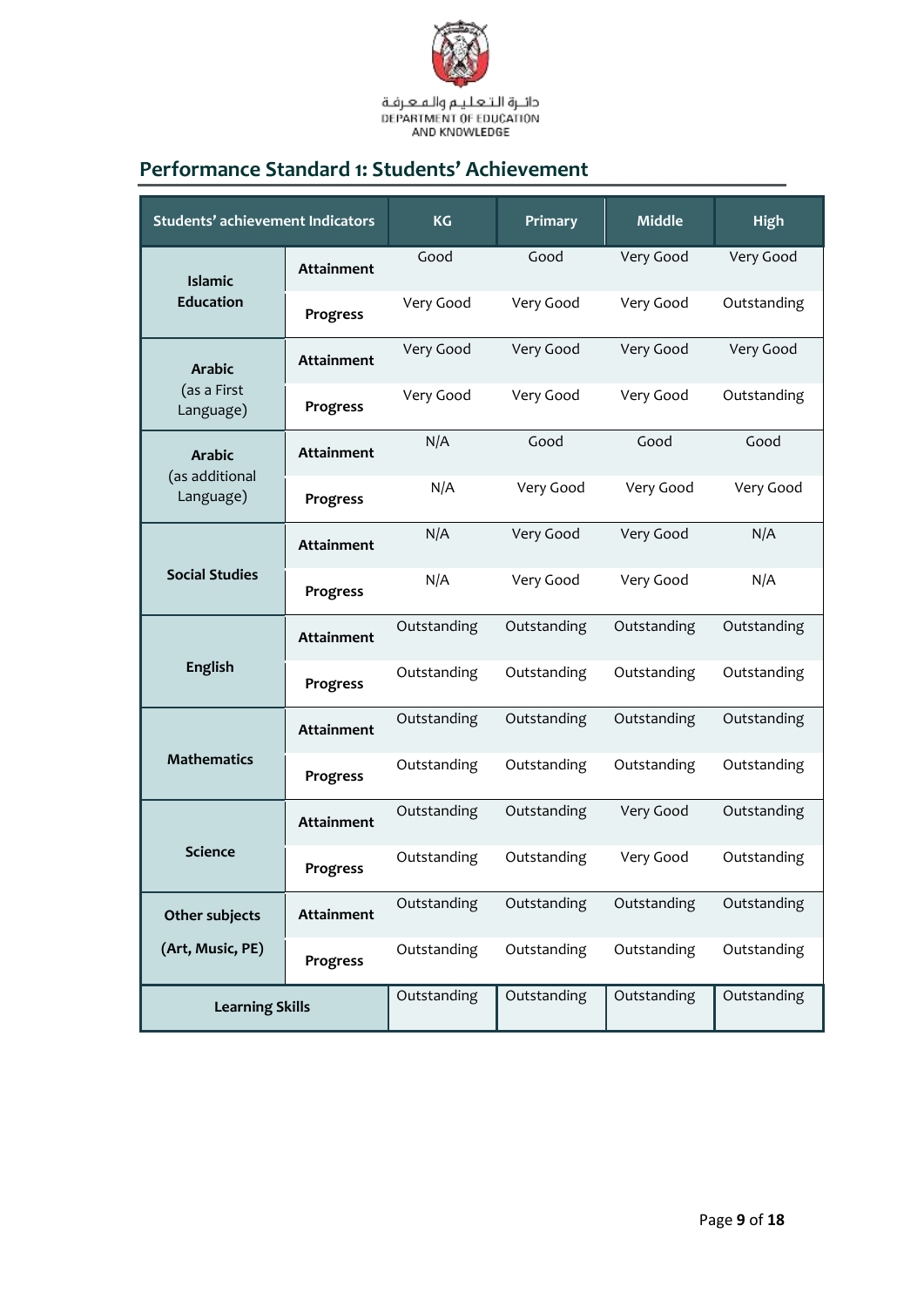

#### **Overall achievement**

- The overall quality of students' achievement is outstanding. Students' achievement in English, mathematics and science is outstanding. Students' achievement in Arabic medium subjects is very good overall.
- Students' achievement in IGCSE examinations is outstanding in all subjects. Mock examinations for the first cohort to sit A-Level examinations predict outstanding outcomes. In MOE examinations in Arabic and Islamic education, students' examination results are outstanding, however this is not entirely supported by evaluation of their achievement in lessons.
- Students make outstanding progress in the majority of subjects and very good progress in Arabic-medium subjects. Commendably, the progress made by students for whom English is a second language is outstanding across Englishmedium subjects. The achievement of groups of students is broadly similar in lessons and over time.

#### **Subjects**

- Students' achievement in **Islamic education** is very good overall and the large majority of students are achieving levels above curriculum expectations. Their attainment is good at the foundation and primary phases and very good in the middle and high school. By Year 10, students can analyse and explain the meanings of different verses of the Holy Qur'an. By Year 13, almost all students can recite long verses of the Qur'an and provide detailed explanations of their meanings. Progress is outstanding in high school.
- Students' achievement in **Arabic as a first language** is very good overall. Their attainment is very good in all phases. The large majority of students are achieving above age-appropriate curriculum expectations and making better than expected progress. By the end of the foundation phase, most students recognise long and short sounds and can read and write short sentences. By Year 10, most students speak confidently and write with style, selecting appropriate vocabulary. By year 12, students make outstanding progress as most students can analyse literary texts including prose and poetry and recognise style, tone and language structure.
- Students' achievement in **Arabic as a second language** is very good overall, and students' attainment is good at all phases. The large majority of students are making very good progress and a majority are achieving above curriculum expectations. Students in Year 1 ask and answer questions in social situations, and by Year 9 they read short texts fluently and can infer the meanings of unfamiliar words. By Year 12 students demonstrate secure grammatical knowledge in their writing.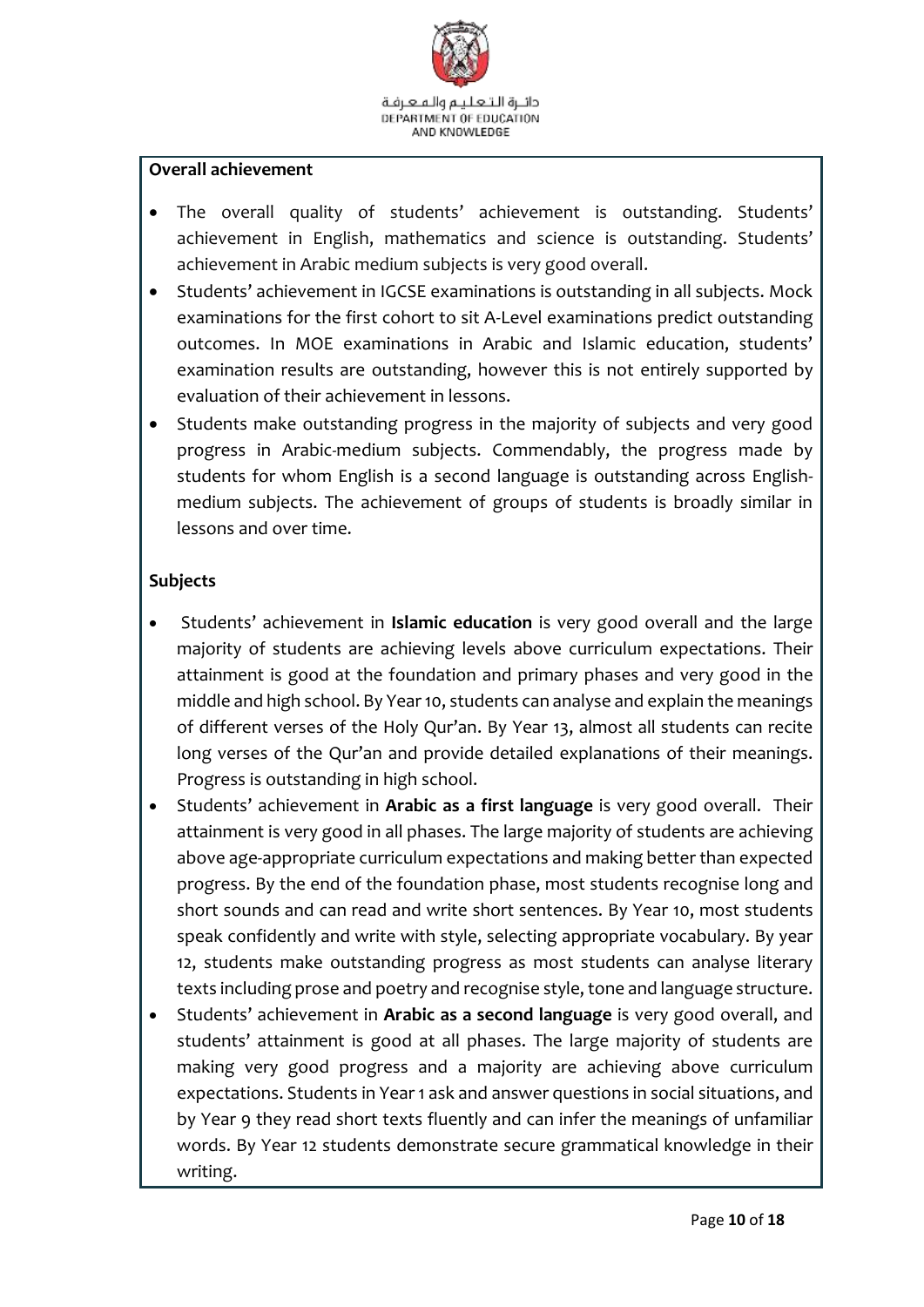

- Students' achievement in **social studies** is very good**.** The large majority of students are achieving levels above curriculum expectations. Almost all Year 5 students can give examples of types of pollution, for example, and can explain the steps required to prevent it. By Year 9 students can compare and contrast the role of women in UAE society before and after unity.
- Students' achievement in **English** is outstanding. Almost all students, including second language English speakers, make outstanding progress from their individual starting points and achieve above curriculum expectations. Students have strong oracy skills and are very confident in speaking in public. Children at the foundation phase talk imaginatively about characters in stories and blend letter sounds into simple words. By the middle phases, students can analyse a range of texts including poetry, selecting appropriate quotations to support their views. Students in the high school phases are articulate and highly literate.
- Students' achievement in **mathematics** is outstanding. Almost all students demonstrate levels of achievement that are above curriculum standards. Students demonstrate a passion for mathematics and an understanding of its value and relevance when solving complex problems. Students in Year 1 can identify 2 and 3 dimensional shapes and make meaningful links to building structures. High school students competently present data using algebraic properties, and quadratic equations.
- Students' achievement in **science** is outstanding and most students achieve above curriculum standards. In the foundation phase, children learn by asking questions about the world around them, and by Year 1 they can test a hypothesis. By Year 10 students are using their skills and knowledge to understand the physical and chemical properties of substances. By Year 13 students present detailed scientific research posters, correlating their findings with academic papers.
- Students' achievement in **other subjects** is outstanding. Student's skills in **art** are very impressive and they use a range of media skilfully to create thoughtprovoking pieces. Students create high quality soundtracks in **music** and talk knowledgeably about the mood and tone of music in different genres. In **psychology**, students develop an outstanding understanding, for example, of criminal behaviour and use multiple perspectives to explain the reasons for offending.

#### **Learning skills**

 Students' outstanding learning skills are characterised by their curiosity, independence, and resilience. They are proactive in planning and reflecting on their learning, and take measured risks, appreciating failure as an essential part of the learning process. They spontaneously engage in high-quality interactions to explain their ideas and join up their thinking. At the high school phases, peer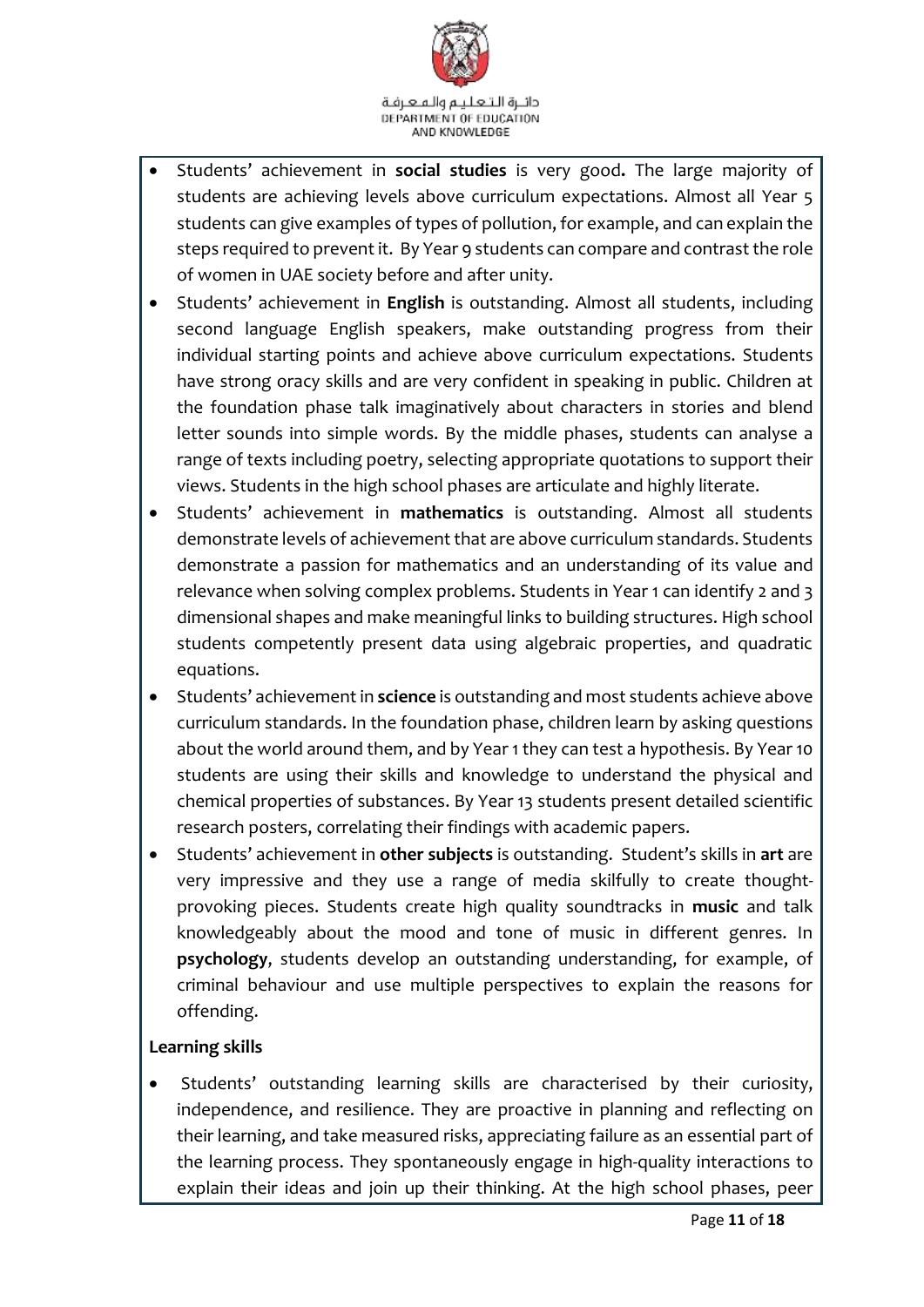

teaching promotes self-reliance and ownership of their learning. Students are innovative thinkers and creative problem solvers who use technologies skilfully to support and extend their learning.

# **Areas of Relative Strength:**

- Students' outstanding achievement in English, mathematics, science and a range of other subjects.
- Students' love of learning, curiosity, independence and resilience.
- How well students collaborate to support and extend their thinking.
- Students' skills in oracy and public speaking.

### **Areas for Improvement:**

Continue to raise achievement, particularly in Arabic medium subjects.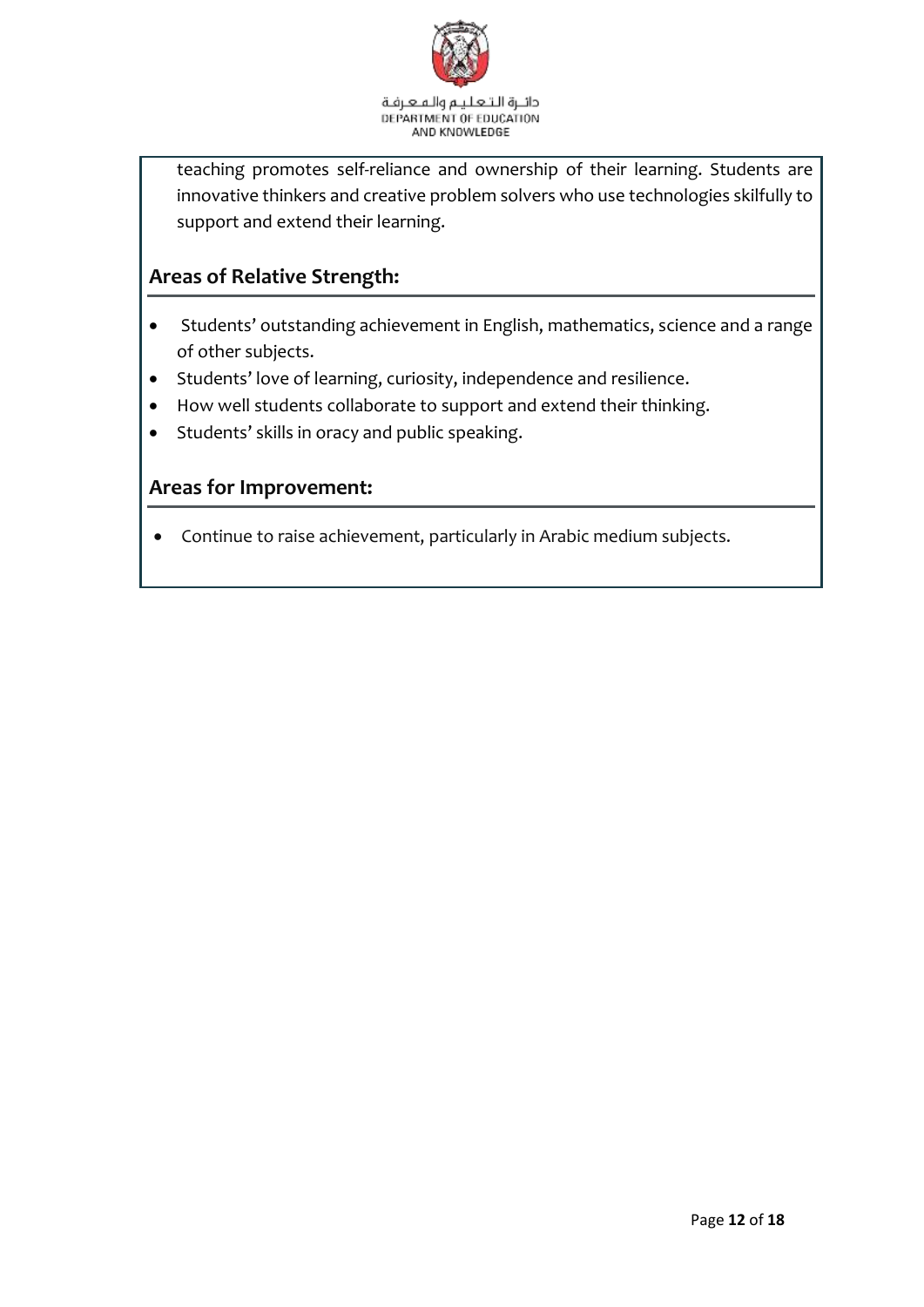

# <span id="page-12-0"></span>**Performance Standard 2: Students' personal and social development, and their innovation skills**

| Students' personal and social<br>development, and their innovation skills<br><b>Indicators</b> | KG <sub>1</sub> | Primary     | Middle      | <b>High</b> |
|------------------------------------------------------------------------------------------------|-----------------|-------------|-------------|-------------|
| Personal development                                                                           | Outstanding     | Outstanding | Outstanding | Outstanding |
| Understanding of Islamic values and<br>awareness of Emirati and world cultures                 | Outstanding     | Outstanding | Outstanding | Outstanding |
| Social responsibility and innovation<br>skills                                                 | Outstanding     | Outstanding | Outstanding | Outstanding |

 Students' personal and social development, and their innovation skills are outstanding. Students have a thirst for knowledge and rise to every challenge with enthusiasm, giving and taking feedback as a natural part of the process of personal growth. Almost all students have a very strong sense of personal responsibility and consistently demonstrate maturity and independence. There is scope for the student voice to be heard more in school decision making.

- Students' caring attitudes contribute to their well-developed diplomacy skills and outstanding behaviour. They live active, healthy lifestyles, and their attendance is outstanding at over 98%.
- The school is a harmonious community with shared values aligned to the values of Islam. Students understand of the role of the Islam within the UAE and appreciate the key figures who shaped the Emirates.
- As a multi-cultural community, students are open-minded and tolerant and discuss global affairs in an enlightened and objective way. They lead events that celebrate Earth Day, implement sustainability initiatives and understand how the decisions they make impact the global environment and economy.
- Students are highly innovative and creative, and show an excellent work ethic. They consistently demonstrate the values of creativity, leadership and respect. Students are consistently highly effective in taking on a range of leadership responsibilities.

# **Areas of Relative Strength:**

- Students' Islamic values characterised by positive interactions and deep understanding of and respect for their own and one another's cultures.
- Students' exemplary conduct and leadership skills which they use to make a considerable contribution to the life of the school and their own learning

#### **Areas for Improvement:**

Ensure that student voice is instrumental in shaping the direction of the school.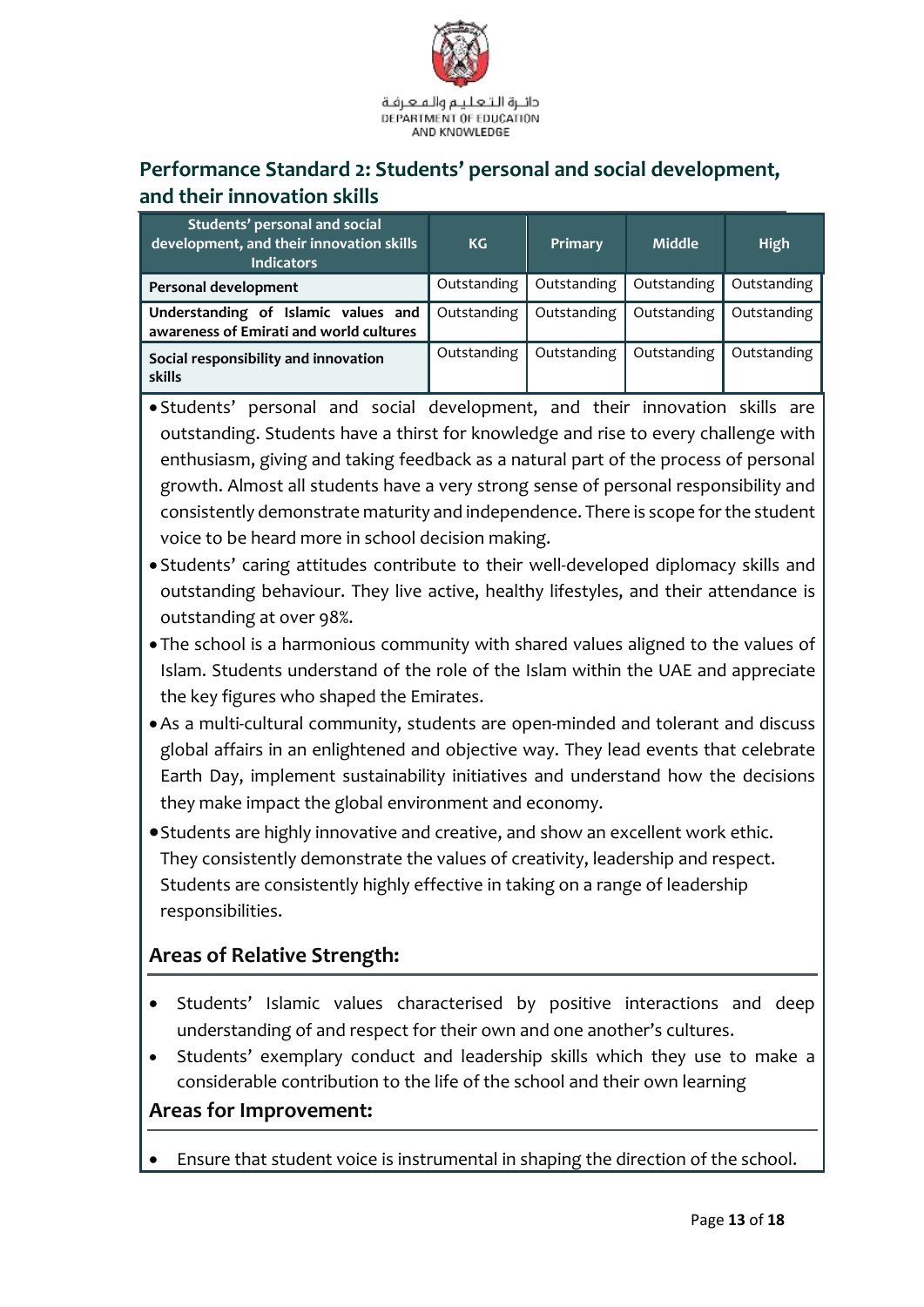

# <span id="page-13-0"></span>**Performance Standard 3: Teaching and Assessment**

| <b>Teaching and Assessment Indicators</b> | KG          | Primary     | <b>Middle</b>             | <b>High</b> |
|-------------------------------------------|-------------|-------------|---------------------------|-------------|
| Teaching for effective learning           | Outstanding | Outstanding | Outstanding   Outstanding |             |
| Assessment                                | Outstanding | Outstanding | Outstanding               | Outstanding |

- The quality of teaching and assessment is outstanding. The school has consistently recruited dedicated teachers of the highest calibre. Most demonstrate outstanding teaching skills and engage in personal research to maintain their cutting-edge practice. They collaborate continuously, and this is increasing the consistency of best practice across subjects and phases.
- Most teachers plan personalised learning programmes meticulously and revise these continuously. They make excellent use of imaginative contexts and resources to challenge and support students. They create vibrant and stimulating learning environments that inspire and motivate their students.
- Teachers frequently engage students in high quality reflective dialogue and use questioning very well to provoke deep thinking and analytical responses. They skilfully develop students' use of English, and their understanding of how they learn. Commendably, they ensure that students are given the freedom to learn through making errors.
- Internal assessment processes are coherent and consistent across the school. Assessment information is systematically used to inform lesson planning to meet the individual learning needs of students. Students' achievement is benchmarked against high expectations and this is driving improvement by giving teachers indepth knowledge of what students will achieve when challenged. Teachers involve students in reflecting on their learning and setting themselves challenging improvement targets.

# **Areas of Relative Strength:**

- Highly skilled teachers who understand how children develop and learn.
- High quality collaborative planning of stimulating, personalised learning.
- Teachers' use of assessment information to set ambitious standards.

# **Areas for Improvement:**

- Continue to increase consistency in the highest quality of teaching evident across the school using collaborative approaches.
- Benchmarking outcomes against international expectations still more rigorously to raise standards even further.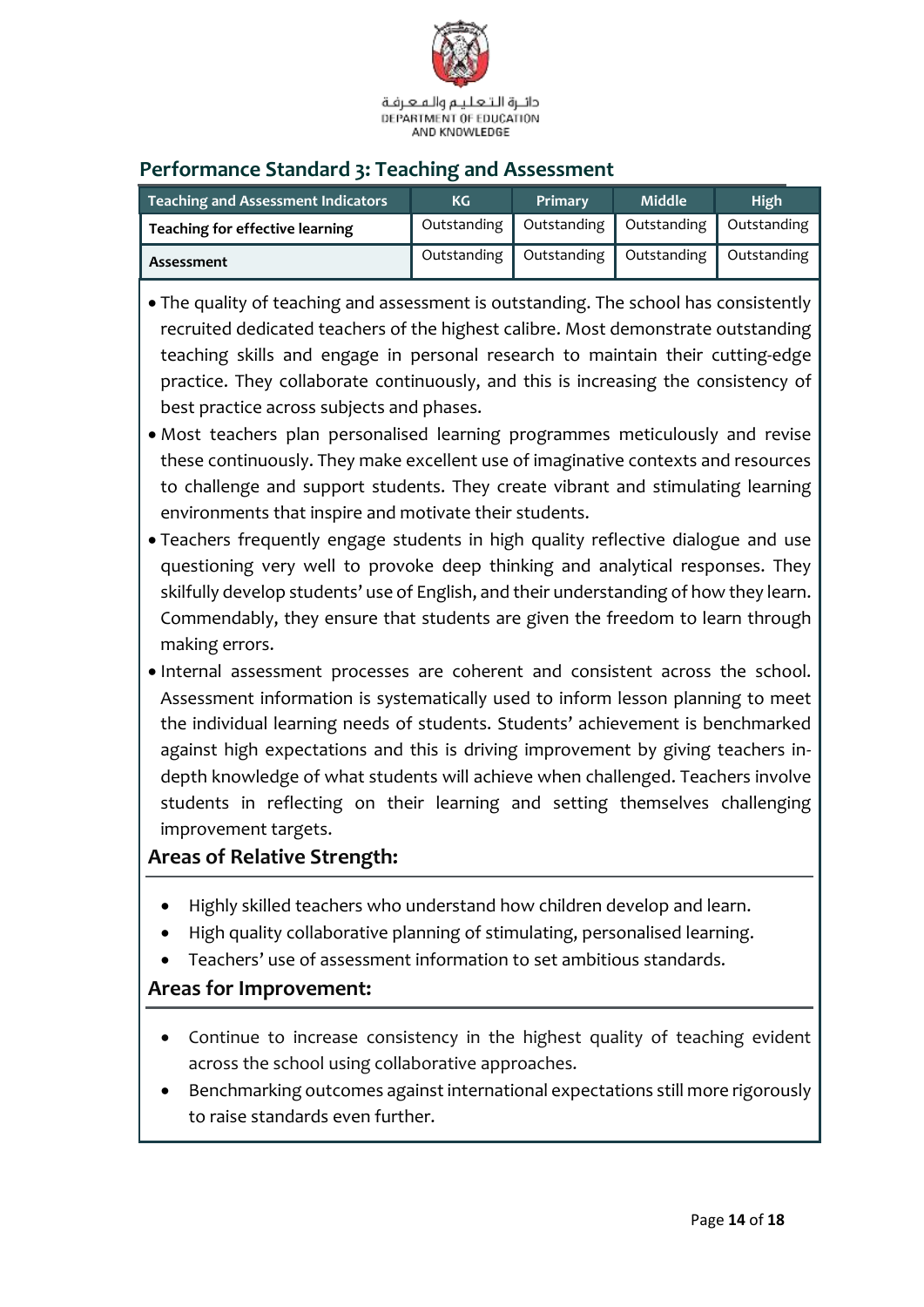

# <span id="page-14-0"></span>**Performance Standard 4: Curriculum**

| <b>Curriculum Indicators</b>         | <b>KG</b>   | Primary     | <b>Middle</b> | High        |
|--------------------------------------|-------------|-------------|---------------|-------------|
| Curriculum design and implementation | Outstanding | Outstanding | Outstanding   | Outstanding |
| <b>Curriculum adaptation</b>         | Outstanding | Outstanding | Outstanding   | Outstanding |

- The curriculum is outstanding. It is based on the Brighton Schools' vision, blended with the culture, values, language and aspirations of the UAE, and provides a unique and innovative education well-matched to the school's context. The English National Curriculum is enhanced by a carefully selected range of experiences that broaden and links learning seamlessly across subjects.
- In the foundation phase, the curriculum follows children's ideas and develops curiosity and independence. The adventurous primary curriculum generates in students a love of learning, an exceptional understanding of themselves and the world around them, and results in outstanding progress, particularly in English and mathematics. The middle and high school curriculums develop students' knowledge and skills in a range of subjects and prepare them well to positively influence the world. The curriculum supports every student to achieve their full potential.
- Senior leaders and all staff review the curriculum and its impact continuously. They have devised innovative ways to raise achievement further and to provide coherence between subjects and across phases. An extensive programme of enrichment includes philosophy, which enables primary students to think through complex problems, and the "Brighton Minds" programme which develops students' skills as orators.
- Moral education is embedded in 'well-being days' and in the daily activities of the school.

# **Areas of Relative Strength:**

- The curriculum's design which expertly blends the college's international aspirations with the UAE national vision.
- The planning of progressive experiences which develop students' learning skills and literacy across all their learning.
- The innovative adaptations to the curriculum which broaden and deepen students' learning and prepare them well for the world.

# **Areas for Improvement:**

 Continue to refine subjects and elective options to provide planned, purposeful and progressive routes for students' learning.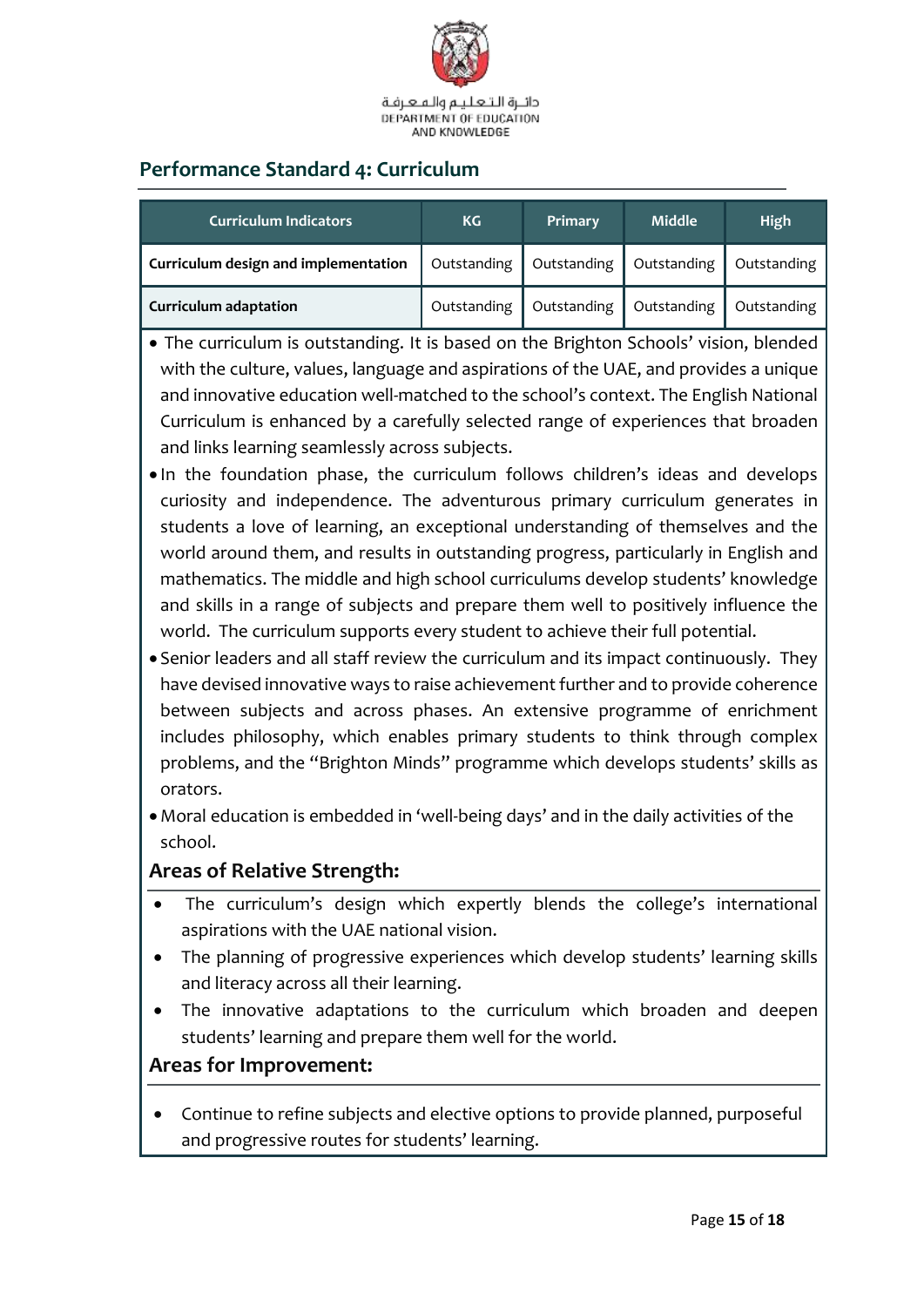

# <span id="page-15-0"></span>**Performance Standard 5: The protection, care, guidance and support of students**

| The protection, care, guidance and<br>support of students Indicators                               | KG          | Primary     | <b>Middle</b> | <b>High</b> |
|----------------------------------------------------------------------------------------------------|-------------|-------------|---------------|-------------|
| <b>Health</b><br>including<br>safety,<br>and<br>arrangements for child protection/<br>safeguarding | Outstanding | Outstanding | Outstanding   | Outstanding |
| Care and support                                                                                   | Outstanding | Outstanding | Outstanding   | Outstanding |

- The protection, care, guidance and support of students is outstanding. The school's care, welfare and child protection procedures are well understood by students and parents, and are consistently applied by all staff. School premises and facilities provide a secure, accessible environment very well suited to the various learning needs of students. A skilled and knowledgeable team ensures that all health and safety procedures are carried out rigorously.
- Security and ancillary staff contribute diligently to the caring and orderly ethos of the school. The school nurses support students to take responsibility for their own health, and the curriculum promotes regular sport and active play.
- Staff inspire students and create a harmonious and secure environment in which students thrive. Mutual respect, trust and self-confidence are embedded in the school's culture and promote outstanding behaviour. All students have access to known and trusted adults who provide high quality guidance.
- The school's robust early intervention strategies ensure that all students who require support are identified promptly and have their needs addressed effectively. A broad range of skilled specialist staff work closely with teachers and parents to support students' learning. The school's success with students who enter school with limited English is very impressive. Higher achieving students make rapid progress through ambitious personalised supports.

# **Areas of Relative Strength:**

- The exemplary role-models provided by staff which support students to develop positive relationships and outstanding inter-personal skills.
- The comprehensive and proactive student welfare service that supports students' personal, academic and emotional growth.
- How well the school supports students for whom English is a second language.

# **Areas for Improvement:**

Maintaining the outstanding quality of care and support for students.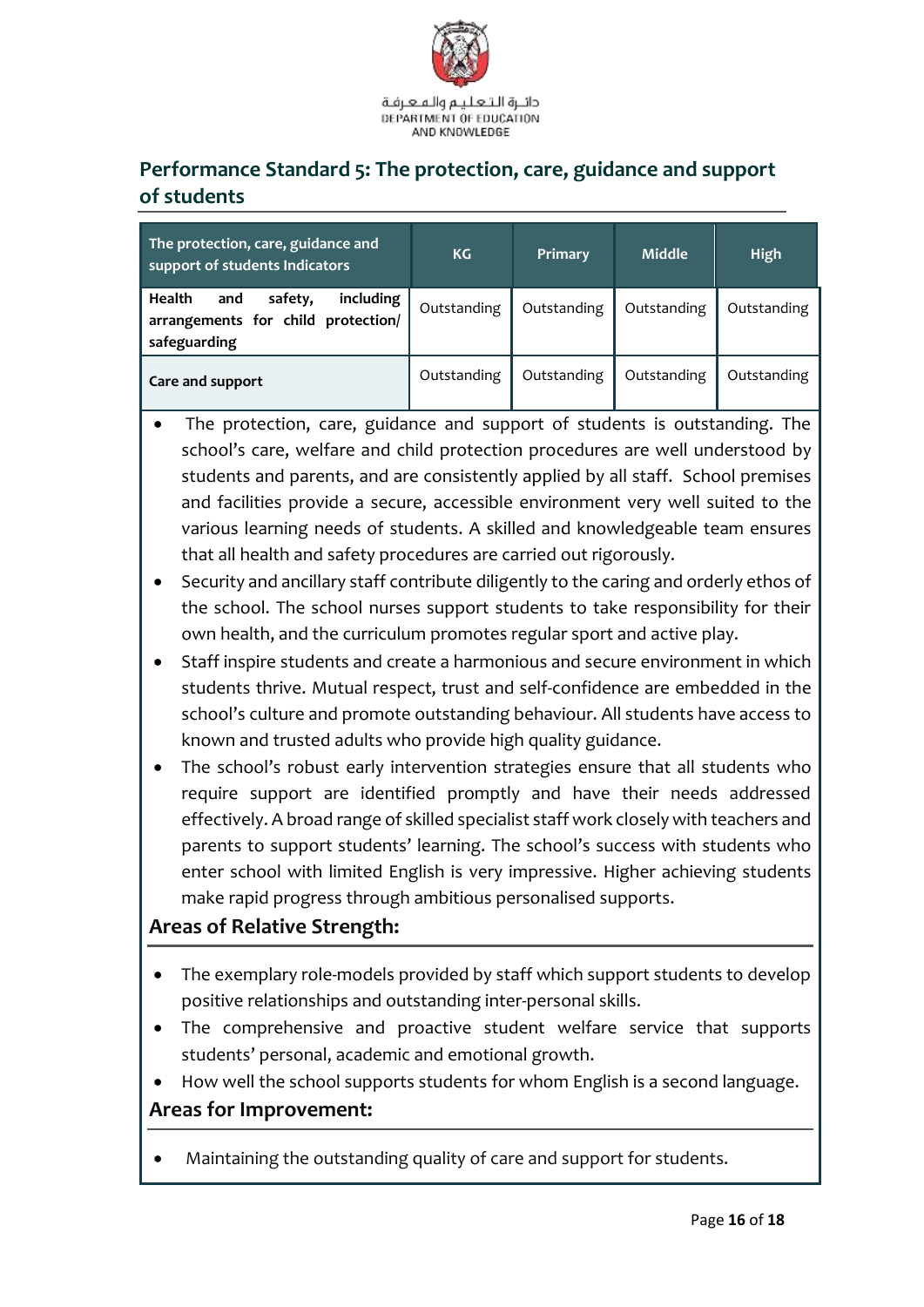

# <span id="page-16-0"></span>**Performance Standard 6: Leadership and management**

| Leadership and management Indicators           |             |  |  |  |
|------------------------------------------------|-------------|--|--|--|
| The effectiveness of leadership                | Outstanding |  |  |  |
| Self-evaluation and improvement planning       | Outstanding |  |  |  |
| Partnerships with parents and the community    | Outstanding |  |  |  |
| Governance                                     | Outstanding |  |  |  |
| Management, staffing, facilities and resources | Outstanding |  |  |  |

- Leadership and management is outstanding. The Headmaster and senior leadership team provide inspirational leadership to the school. Their ambitious, strategic vision aligns the Brighton College aims with the UAE national priorities. Leaders at all levels are forward-thinking and innovative. Collectively, they have been highly effective in establishing a very purposeful and high-quality learning culture.
- Extensive distributed leadership is building future capacity and empowering individuals and teams to drive further improvement. These teams have been innovative in creating a curriculum which takes students' thinking and learning skills to a higher level.
- Systematic and rigorous self-evaluation is embedded in the school's practice at all levels. Leaders and teachers demonstrate a very clear understanding of what needs to be done to improve the school. An ethos of collective accountability ensures consistently high standards of teaching and student performance.
- Parents are extensively involved in their children's learning and development. Reporting on students' academic progress and personal development is comprehensive and clearly conveys next steps in learning. Relationships with parents could be further developed to ensure that all feel they have a clear voice in the work of the school. A range of local, national and international partnerships significantly enriches students' learning.
- The Board of Governors includes representation from all stakeholders and provides support and challenge through strategic discussions with the Headmaster. The school provides the facilities required to deliver an outstanding 21<sup>st</sup> century education, and resources are well matched to curriculum requirements.
- The school is participating in the TIMSS 'question a day' initiative aimed at further raising achievement in international benchmarking examinations, and promotes